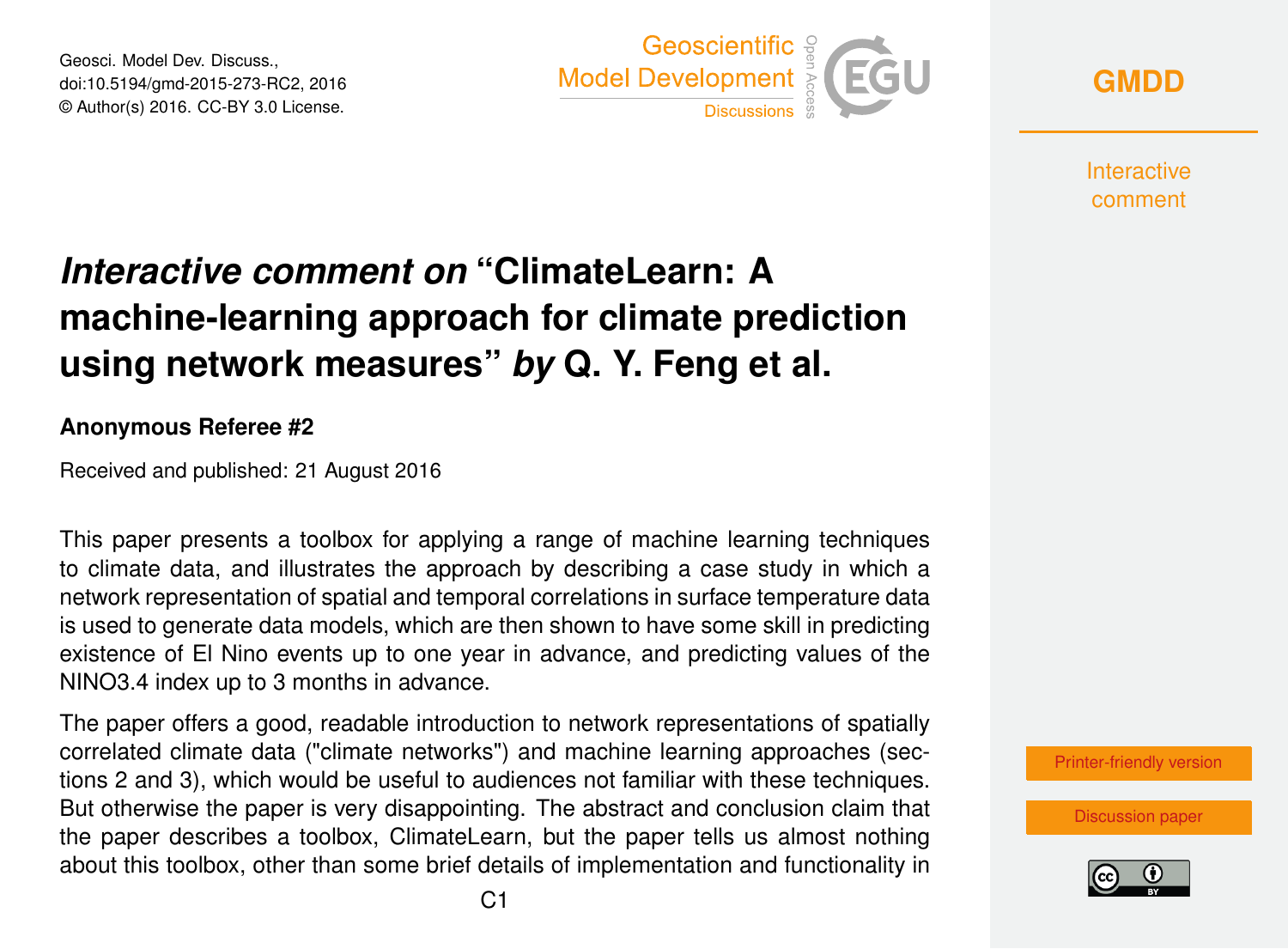the final paragraph of the paper. It's not clear then what this toolbox offers to other researchers interested in applying ML to climate data, how this toolbox compares to existing libraries of ML algorithms, and what set of applications it might be applicable to. For this journal, Geoscientific Model Development, it's a very poor fit, as there is no "development" described anywhere in this paper.

So if the paper does not describe the development nor the functionality of the toolbox, I'm left wondering what the value of the paper is. The case studies presented in section 4 seem to be fairly elementary applications of ML algorithms to the ENSO dataset, repeating the existing work of Ludesher and colleagues. There is, of course, value in replication of existing results, but the description in this paper falls far short of a useful replication, as it does not compare in any detail either the methods or the results with previous work. Most of the choices made in applying the techniques are presented with no rationale, and no analysis of the impact on the results. For example, why a 3x3 ANN in the first study and a 2x1 in the second? What difference do these choices make? Why a prediction lead time of 12 months (On this point, the paper says "similar to Ludescher et al". What does "similar" mean? Is it an exact replication, and if not, what changes were introduced and why?). How was the data filtering done, and how does it impact the results?

Furthermore, the paper suffers from a common failing of a lot of work in applied machine learning. The paper places way too much emphasis on the algorithms and the training procedure, as if these alone were responsible for useful results, and largely neglects the role of prior knowledge in pre-processing the data, selecting candidate variables to include in the models, and expert interpretation of the results. The role of domain expertise is hinted at throughout the description of the method, as the authors draw on existing work to select candidate variables (e.g. skewness and wind stress residuals, as analyzed by Feng and Dijkstra). Surely if there is value in this work it is in the investigation of why these variables are good candidates for model finding, rather than the generation of yet another predictive model from them via a machine learning

## **[GMDD](http://www.geosci-model-dev-discuss.net/)**

Interactive comment

[Printer-friendly version](http://www.geosci-model-dev-discuss.net/gmd-2015-273/gmd-2015-273-RC2-print.pdf)

[Discussion paper](http://www.geosci-model-dev-discuss.net/gmd-2015-273)